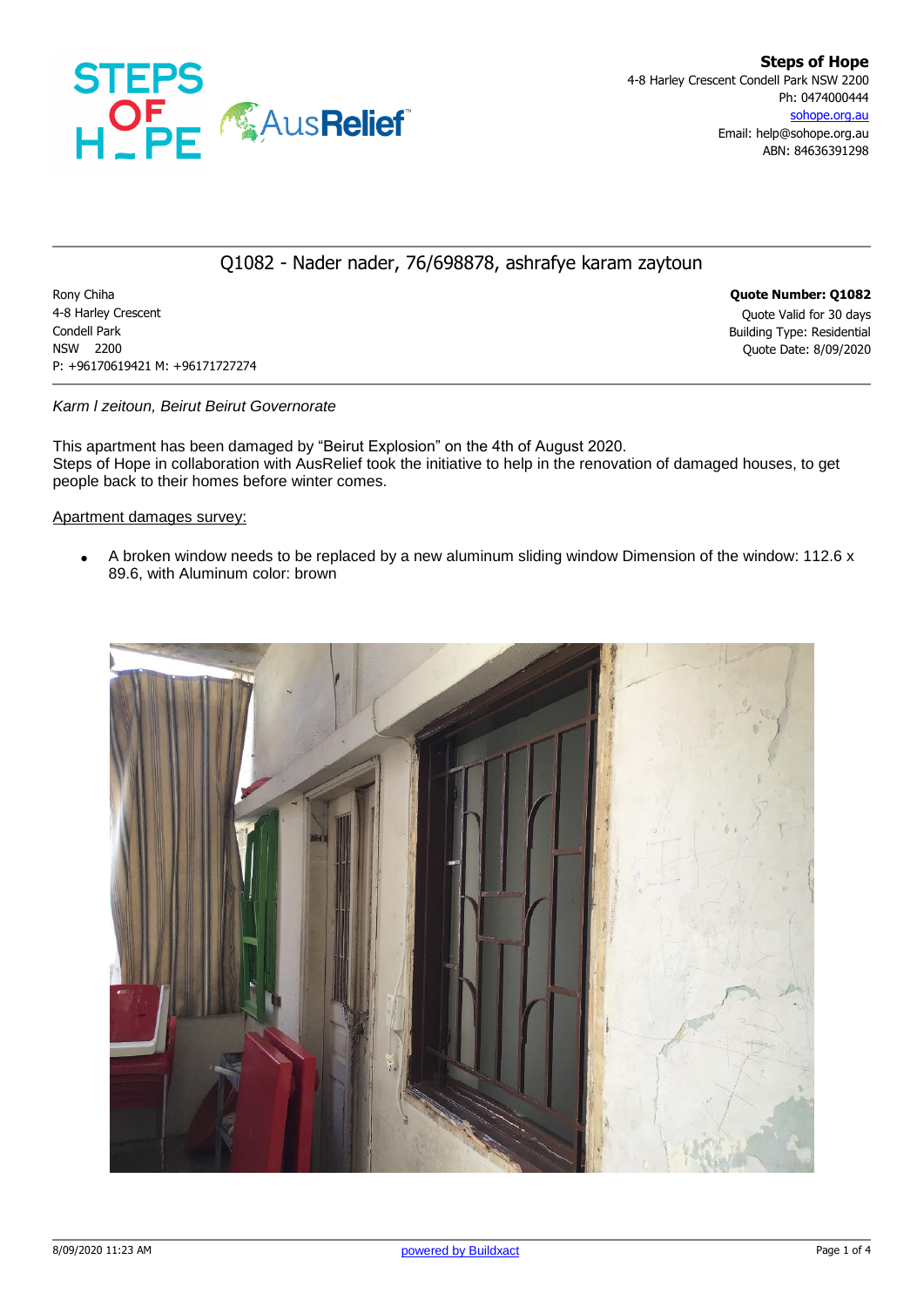

## Q1082 - Nader nader, 76/698878, ashrafye karam zaytoun

|                                               |                  |                        | <b>Estimate Details:</b> |                        |                                                               |              |          |
|-----------------------------------------------|------------------|------------------------|--------------------------|------------------------|---------------------------------------------------------------|--------------|----------|
| Rony Chiha                                    |                  |                        |                          | Net Total:             |                                                               | \$230.00     |          |
| 4-8 Harley Crescent                           |                  |                        |                          | Markup:                |                                                               | $$0.00(0\%)$ |          |
| Condell Park                                  |                  |                        |                          | Tax:                   |                                                               | \$0.00       |          |
| 2200<br>NSW                                   |                  |                        |                          | <b>Estimate Total:</b> |                                                               | \$230.00     |          |
| Ph: +96170619421<br>Email: help@sohope.org.au |                  |                        |                          |                        | <b>Building Type: Residential</b><br>Date Prepared: 8/08/2020 |              |          |
|                                               |                  |                        | Cost Items               |                        |                                                               |              |          |
| Description                                   |                  |                        | Units / UOM              | Unit Cost              | Total                                                         |              |          |
| $\mathbf{1}$                                  | <b>Materials</b> |                        |                          |                        |                                                               |              | \$150.00 |
| 1.1                                           |                  | Aluminium Window       |                          | 1.500 m2               |                                                               | \$100.00     | \$150.00 |
|                                               |                  | Aluminium Window       |                          | 1.500                  |                                                               | \$100.00     |          |
| 2                                             | Labor            |                        |                          |                        |                                                               |              | \$80.00  |
| 2.1                                           |                  | Professional Installer |                          | 1.000 Day              |                                                               | \$55.00      | \$55.00  |
|                                               |                  | Professional Installer |                          | 1.000 Day              |                                                               | \$55.00      |          |
| 2.2                                           |                  | Second Installer       |                          | 1.000 Day              |                                                               | \$25.00      | \$25.00  |
|                                               |                  | Second Installer       |                          | 1.000 Day              |                                                               | \$25.00      |          |

Net Total: \$230.00 Markup: \$0.00 Tax: \$0.00 **Estimate Total: \$230.00**